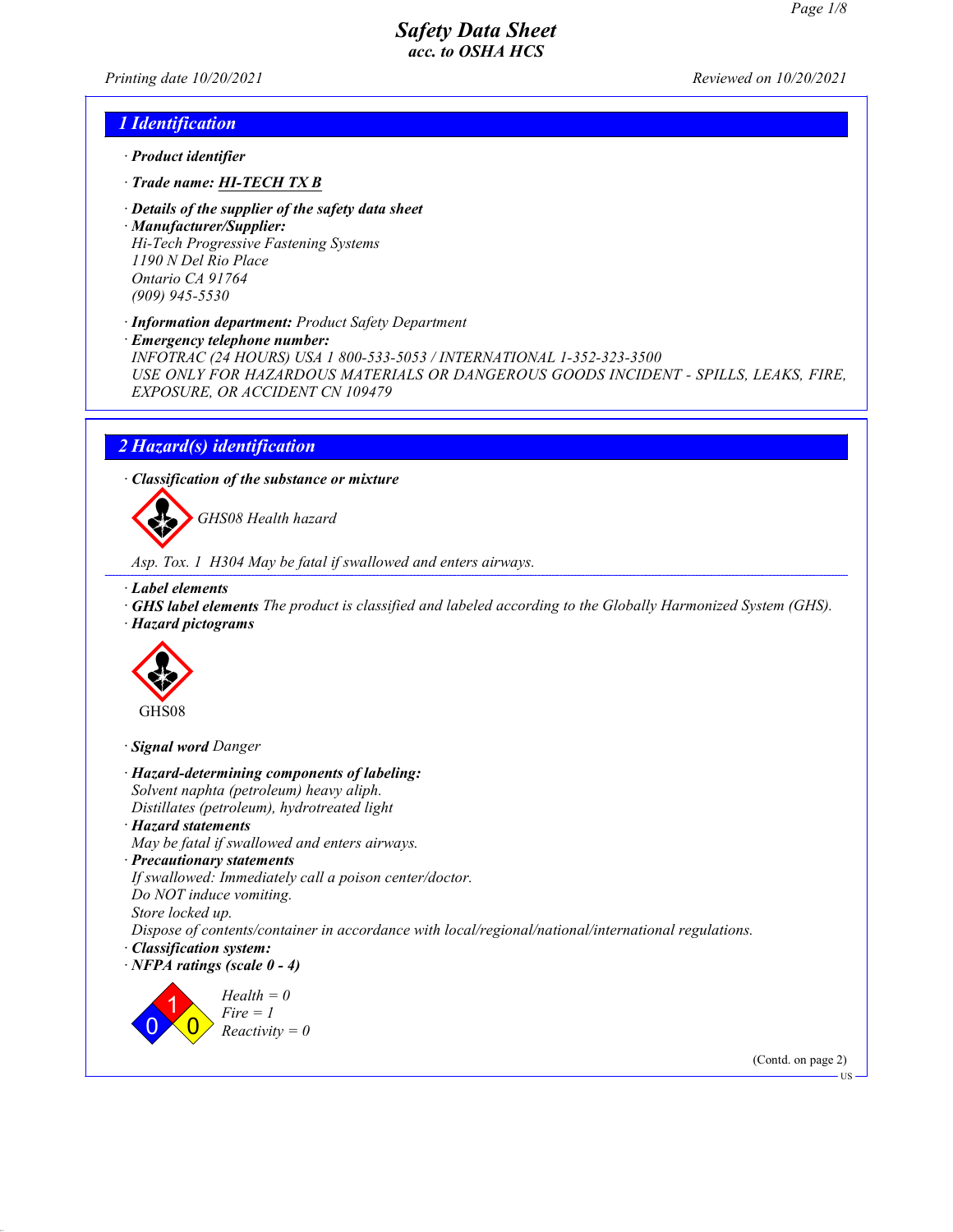Printing date 10/20/2021 Reviewed on 10/20/2021

#### Trade name: HI-TECH TX B

(Contd. of page 1)

· HMIS-ratings (scale 0 - 4)



· Other hazards

· Results of PBT and vPvB assessment

- · PBT: Not applicable.
- $\cdot$  **vPvB:** Not applicable.

## 3 Composition/information on ingredients

· Chemical characterization: Mixtures

· Description: Mixture of the substances listed below with nonhazardous additions.

· Dangerous components:

 $64742-96-7$  Solvent naphta (petroleum) heavy aliph.  $0.1-15\%$ 

 $64742 - 47 - 8$  Distillates (petroleum), hydrotreated light  $0 - 15\%$ 

## 4 First-aid measures

- · Description of first aid measures
- · After inhalation: Supply fresh air; consult doctor in case of complaints.
- · After skin contact: Generally the product does not irritate the skin.
- · After eye contact: Rinse opened eye for several minutes under running water.
- · After swallowing: If symptoms persist consult doctor.
- · Information for doctor:
- · Most important symptoms and effects, both acute and delayed No further relevant information available.
- · Indication of any immediate medical attention and special treatment needed
- No further relevant information available.

## 5 Fire-fighting measures

- · Extinguishing media
- · Suitable extinguishing agents: Use fire fighting measures that suit the environment.
- · Special hazards arising from the substance or mixture No further relevant information available.
- · Advice for firefighters
- · Protective equipment: No special measures required.

## 6 Accidental release measures

- · Personal precautions, protective equipment and emergency procedures Not required.
- · Environmental precautions:
- Dilute with plenty of water.

Do not allow to enter sewers/ surface or ground water.

· Methods and material for containment and cleaning up:

Absorb with liquid-binding material (sand, diatomite, acid binders, universal binders, sawdust). Dispose contaminated material as waste according to item 13.

· Reference to other sections See Section 7 for information on safe handling.

(Contd. on page 3)

US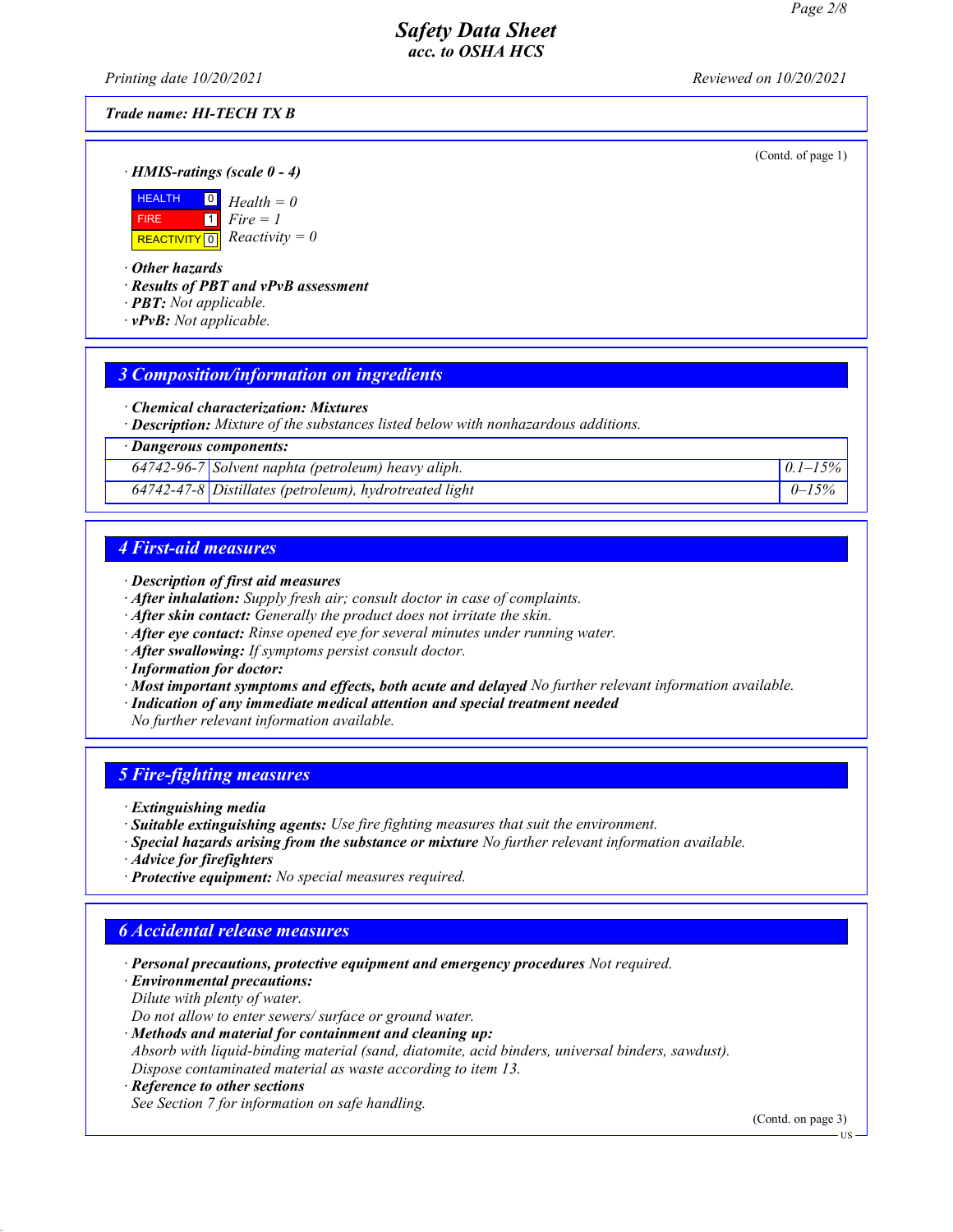Printing date  $10/20/2021$  Reviewed on  $10/20/2021$ 

#### Trade name: HI-TECH TX B

|                | See Section 8 for information on personal protection equipment.<br>See Section 13 for disposal information.<br>· Protective Action Criteria for Chemicals | (Contd. of page 2)                  |  |  |  |
|----------------|-----------------------------------------------------------------------------------------------------------------------------------------------------------|-------------------------------------|--|--|--|
| $\cdot$ PAC-1: |                                                                                                                                                           |                                     |  |  |  |
|                | 102-60-3 1,1',1",1"'-ethylenedinitrilotetrapropan-2-ol                                                                                                    | $34$ mg/m <sup>3</sup>              |  |  |  |
|                | $1313-59-3$ sodium monoxide                                                                                                                               | $0.5$ mg/m <sup>3</sup>             |  |  |  |
|                | $12136 - 45 - 7$ dipotassium oxide                                                                                                                        | $\overline{0.18}$ mg/m <sup>3</sup> |  |  |  |
|                | 1305-78-8 calcium oxide                                                                                                                                   | 6 $mg/m^3$                          |  |  |  |
| $\cdot$ PAC-2: |                                                                                                                                                           |                                     |  |  |  |
|                | $102-60-3$   1,1',1",1"'-ethylenedinitrilotetrapropan-2-ol                                                                                                | $370$ mg/m <sup>3</sup>             |  |  |  |
|                | $1313-59-3$ sodium monoxide                                                                                                                               | 5 $mg/m^3$                          |  |  |  |
|                | $12136 - 45 - 7$ dipotassium oxide                                                                                                                        | 2 mg/m <sup>3</sup>                 |  |  |  |
|                | 1305-78-8 calcium oxide                                                                                                                                   | $110$ mg/m <sup>3</sup>             |  |  |  |
| $\cdot$ PAC-3: |                                                                                                                                                           |                                     |  |  |  |
|                | 102-60-3 1,1',1",1"'-ethylenedinitrilotetrapropan-2-ol                                                                                                    | 2,200 mg/m <sup>3</sup>             |  |  |  |
|                | $1313-59-3$ sodium monoxide                                                                                                                               | 50 mg/m <sup>3</sup>                |  |  |  |
|                | $12136 - 45 - 7$ dipotassium oxide                                                                                                                        | 54 mg/m <sup>3</sup>                |  |  |  |
|                | 1305-78-8 $cal$ icalcium oxide                                                                                                                            | 660 mg/m <sup>3</sup>               |  |  |  |

#### 7 Handling and storage

- · Handling:
- · Precautions for safe handling No special precautions are necessary if used correctly.
- · Information about protection against explosions and fires: No special measures required.
- · Conditions for safe storage, including any incompatibilities
- · Storage:
- · Requirements to be met by storerooms and receptacles: No special requirements.
- · Information about storage in one common storage facility: Not required.
- · Further information about storage conditions: Keep receptacle tightly sealed.
- · Specific end use(s) No further relevant information available.

## 8 Exposure controls/personal protection

- · Additional information about design of technical systems: No further data; see item 7.
- · Control parameters
- · Components with limit values that require monitoring at the workplace:

The product does not contain any relevant quantities of materials with critical values that have to be monitored at the workplace.

- · Additional information: The lists that were valid during the creation were used as basis.
- · Exposure controls
- · Personal protective equipment:
- · General protective and hygienic measures:
- Keep away from foodstuffs, beverages and feed. Wash hands before breaks and at the end of work.
- · Breathing equipment: Not required.

(Contd. on page 4)

US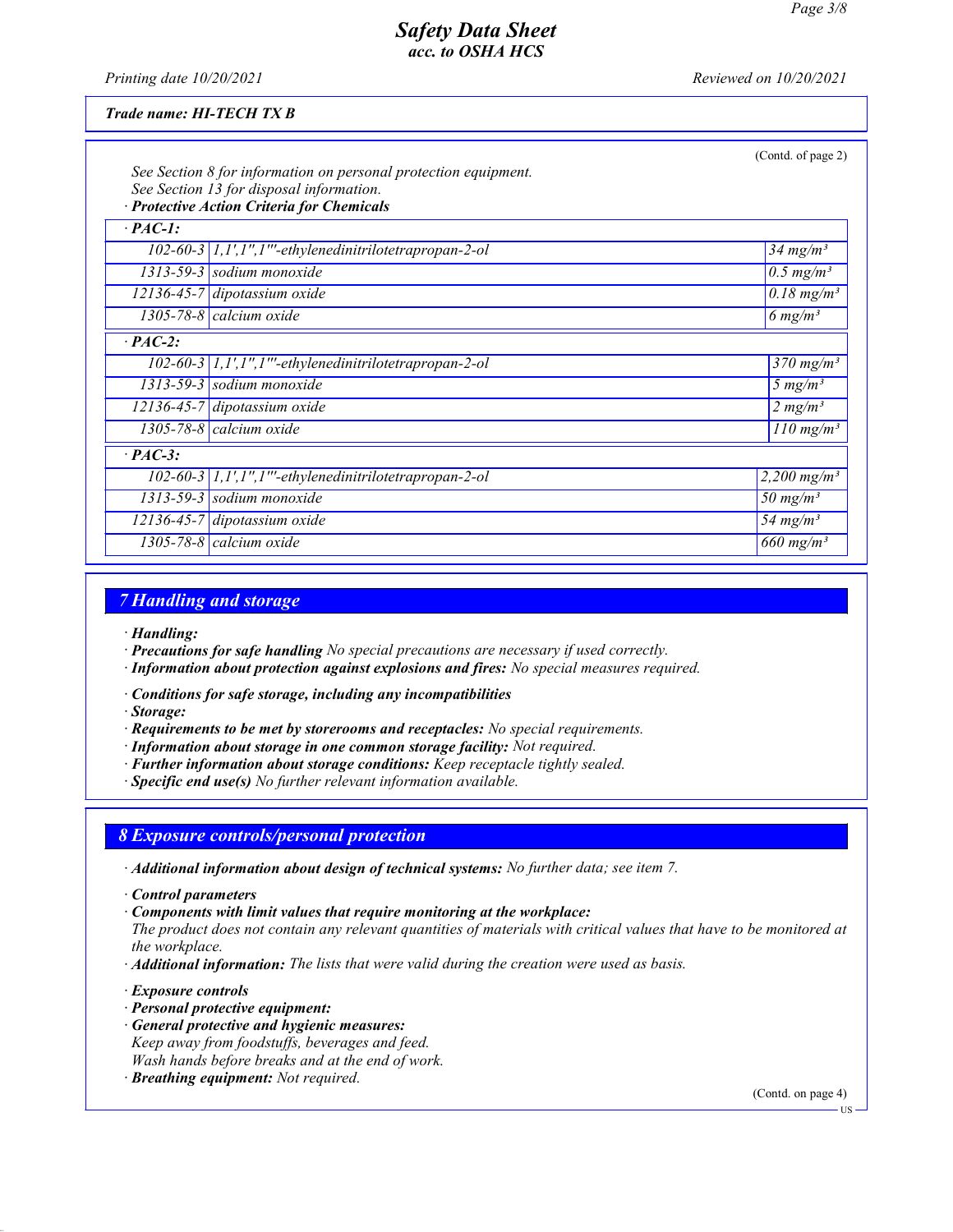Printing date  $10/20/2021$  Reviewed on  $10/20/2021$ 

#### Trade name: HI-TECH TX B

(Contd. of page 3)

· Protection of hands: The glove material has to be impermeable and resistant to the product/ the substance/ the preparation. Due to missing tests no recommendation to the glove material can be given for the product/ the preparation/ the chemical mixture.

Selection of the glove material on consideration of the penetration times, rates of diffusion and the degradation · Material of gloves

The selection of the suitable gloves does not only depend on the material, but also on further marks of quality and varies from manufacturer to manufacturer. As the product is a preparation of several substances, the resistance of the glove material can not be calculated in advance and has therefore to be checked prior to the application.

Penetration time of glove material

The exact break through time has to be found out by the manufacturer of the protective gloves and has to be observed.

· Eye protection: Goggles recommended during refilling.

| · Information on basic physical and chemical properties |                                               |
|---------------------------------------------------------|-----------------------------------------------|
| <b>General Information</b>                              |                                               |
| $\cdot$ Appearance:                                     |                                               |
| Form:                                                   | Liquid                                        |
| Color:                                                  | Clear to slighty cloudy                       |
| $\cdot$ Odor:                                           | slight odour                                  |
| · Odor threshold:                                       | Not determined.                               |
| $\cdot$ pH-value:                                       | Not determined.                               |
| · Change in condition                                   |                                               |
| <b>Melting point/Melting range:</b>                     | Undetermined.                                 |
| <b>Boiling point/Boiling range:</b>                     | 200 °C (392 °F)                               |
| · Flash point:                                          | 101 °C (213.8 °F)                             |
| · Flammability (solid, gaseous):                        | Not applicable.                               |
| · Ignition temperature:                                 | 210 °C (410 °F)                               |
| · Decomposition temperature:                            | Not determined.                               |
| · Auto igniting:                                        | Product is not selfigniting.                  |
| · Danger of explosion:                                  | Product does not present an explosion hazard. |
| · Explosion limits:                                     |                                               |
| Lower:                                                  | $0.5$ Vol %                                   |
| <b>Upper:</b>                                           | 6.5 Vol %                                     |
| $\cdot$ Vapor pressure at 20 °C (68 °F):                | $2 hPa$ (1.5 mm Hg)                           |
| $\cdot$ Density:                                        | Not determined.                               |
| $\cdot$ Relative density                                | Not determined.                               |
| $\cdot$ <i>Vapor density</i>                            | Not determined.                               |
| $\cdot$ Evaporation rate                                | Not determined.                               |
| $\cdot$ Solubility in / Miscibility with                |                                               |
| Water:                                                  | Fully miscible.                               |

(Contd. on pag

US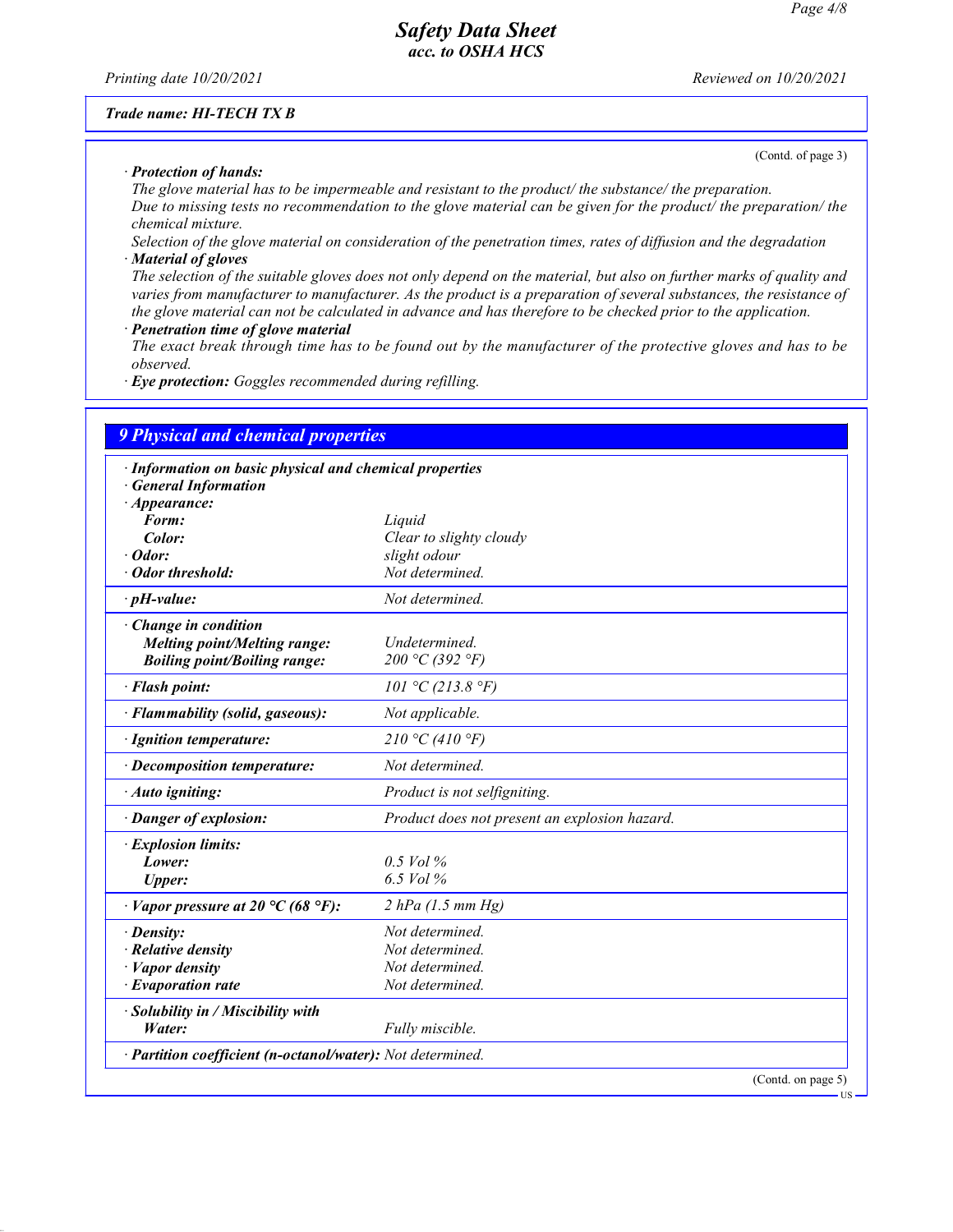Printing date 10/20/2021 Reviewed on 10/20/2021

#### Trade name: HI-TECH TX B

|                           |                                            | (Contd. of page 4) |
|---------------------------|--------------------------------------------|--------------------|
| $\cdot$ <i>Viscosity:</i> |                                            |                    |
| Dynamic:                  | Not determined.                            |                    |
| Kinematic:                | Not determined.                            |                    |
| · Solvent content:        |                                            |                    |
| <b>VOC</b> content:       | $0.00\%$                                   |                    |
|                           | 0.0 g/l / 0.00 lb/gal                      |                    |
| $\cdot$ Other information | No further relevant information available. |                    |

# 10 Stability and reactivity

· Reactivity No further relevant information available.

- · Chemical stability
- · Thermal decomposition / conditions to be avoided: No decomposition if used according to specifications.
- · Possibility of hazardous reactions No dangerous reactions known.
- · Conditions to avoid No further relevant information available.
- · Incompatible materials: No further relevant information available.
- · Hazardous decomposition products: No dangerous decomposition products known.

# 11 Toxicological information

- · Information on toxicological effects
- · Acute toxicity:
- · Primary irritant effect:
- · on the skin: No irritant effect.
- · on the eye: No irritating effect.
- · Sensitization: No sensitizing effects known.
- · Additional toxicological information:

The product shows the following dangers according to internally approved calculation methods for preparations:

#### · Carcinogenic categories

· IARC (International Agency for Research on Cancer)

None of the ingredients is listed.

#### · NTP (National Toxicology Program)

None of the ingredients is listed.

· OSHA-Ca (Occupational Safety & Health Administration)

None of the ingredients is listed.

# 12 Ecological information

· Toxicity

- · Aquatic toxicity: No further relevant information available.
- · Persistence and degradability No further relevant information available.
- · Behavior in environmental systems:
- · Bioaccumulative potential No further relevant information available.
- · Mobility in soil No further relevant information available.
- · Additional ecological information:

· General notes:

(Contd. on page 6)

Water hazard class 3 (Self-assessment): extremely hazardous for water

US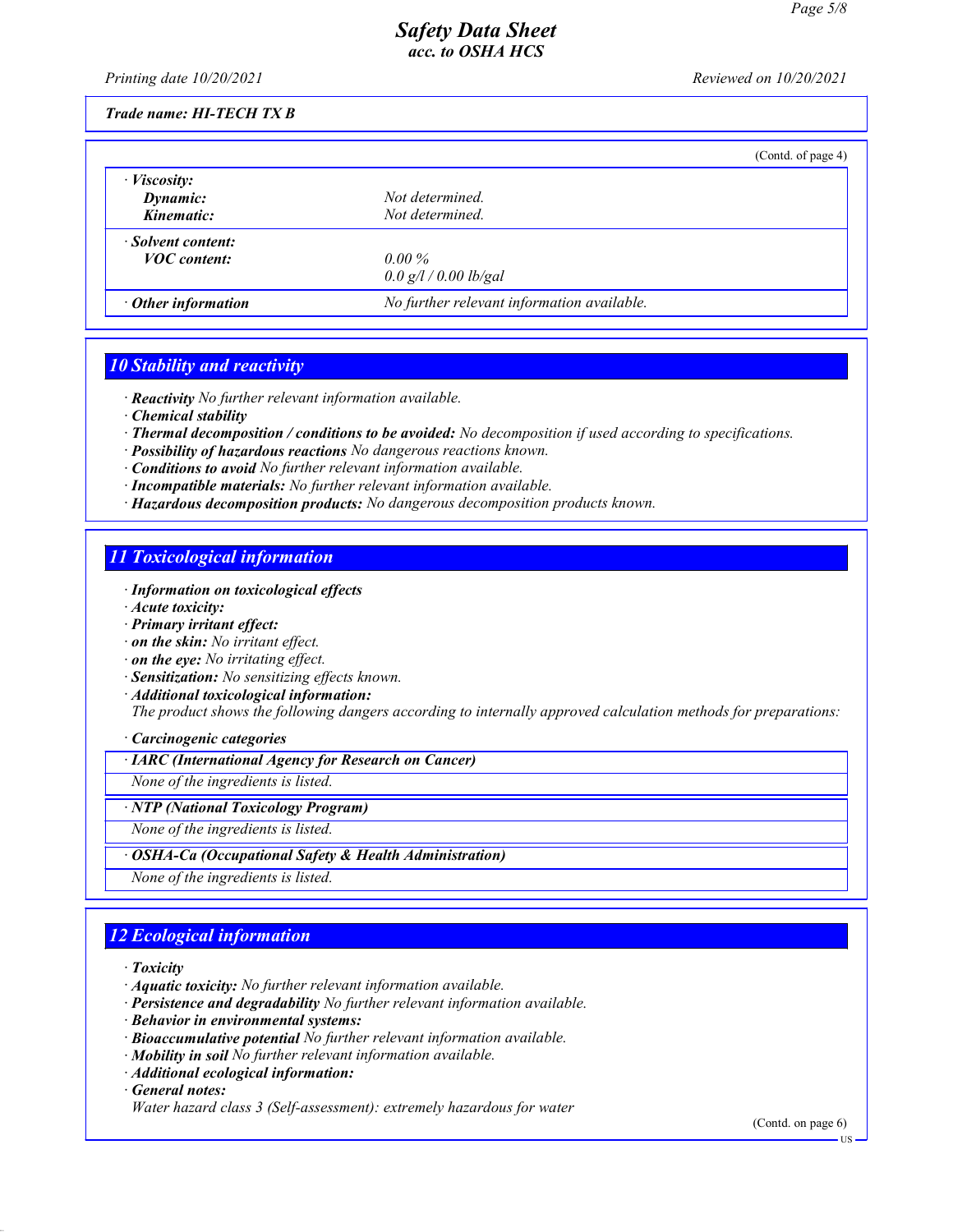Printing date 10/20/2021 Reviewed on 10/20/2021

#### Trade name: HI-TECH TX B

(Contd. of page 5)

Do not allow product to reach ground water, water course or sewage system, even in small quantities. Danger to drinking water if even extremely small quantities leak into the ground.

· Results of PBT and vPvB assessment

· PBT: Not applicable.

 $\cdot$  vPvB: Not applicable.

 $\cdot$  Other adverse effects No further relevant information available.

## 13 Disposal considerations

· Waste treatment methods

· Recommendation:

Must not be disposed of together with household garbage. Do not allow product to reach sewage system.

· Uncleaned packagings:

· Recommendation: Disposal must be made according to official regulations.

· Recommended cleansing agent: Water, if necessary with cleansing agents.

#### **4 Transport information**

| <u>1. www.pole.ugo.  www.</u>                                                             |                 |
|-------------------------------------------------------------------------------------------|-----------------|
| $\cdot$ UN-Number<br>· DOT, IMDG, IATA                                                    | not regulated   |
| $\cdot$ UN proper shipping name<br>· DOT, IMDG, IATA                                      | not regulated   |
| $\cdot$ Transport hazard class(es)                                                        |                 |
| · DOT, ADN, IMDG, IATA<br>$\cdot$ Class                                                   | not regulated   |
| · Packing group<br>· DOT, IMDG, IATA                                                      | not regulated   |
| · Environmental hazards:                                                                  | Not applicable. |
| $\cdot$ Special precautions for user                                                      | Not applicable. |
| $\cdot$ Transport in bulk according to Annex II of<br><b>MARPOL73/78 and the IBC Code</b> | Not applicable. |
| · UN "Model Regulation":                                                                  | not regulated   |
|                                                                                           |                 |

## 15 Regulatory information

· Safety, health and environmental regulations/legislation specific for the substance or mixture No further relevant information available.

· Sara

· Section 355 (extremely hazardous substances):

None of the ingredients is listed.

· Section 313 (Specific toxic chemical listings):

None of the ingredients is listed.

· TSCA (Toxic Substances Control Act):

All components have the value ACTIVE.

(Contd. on page 7)

**US**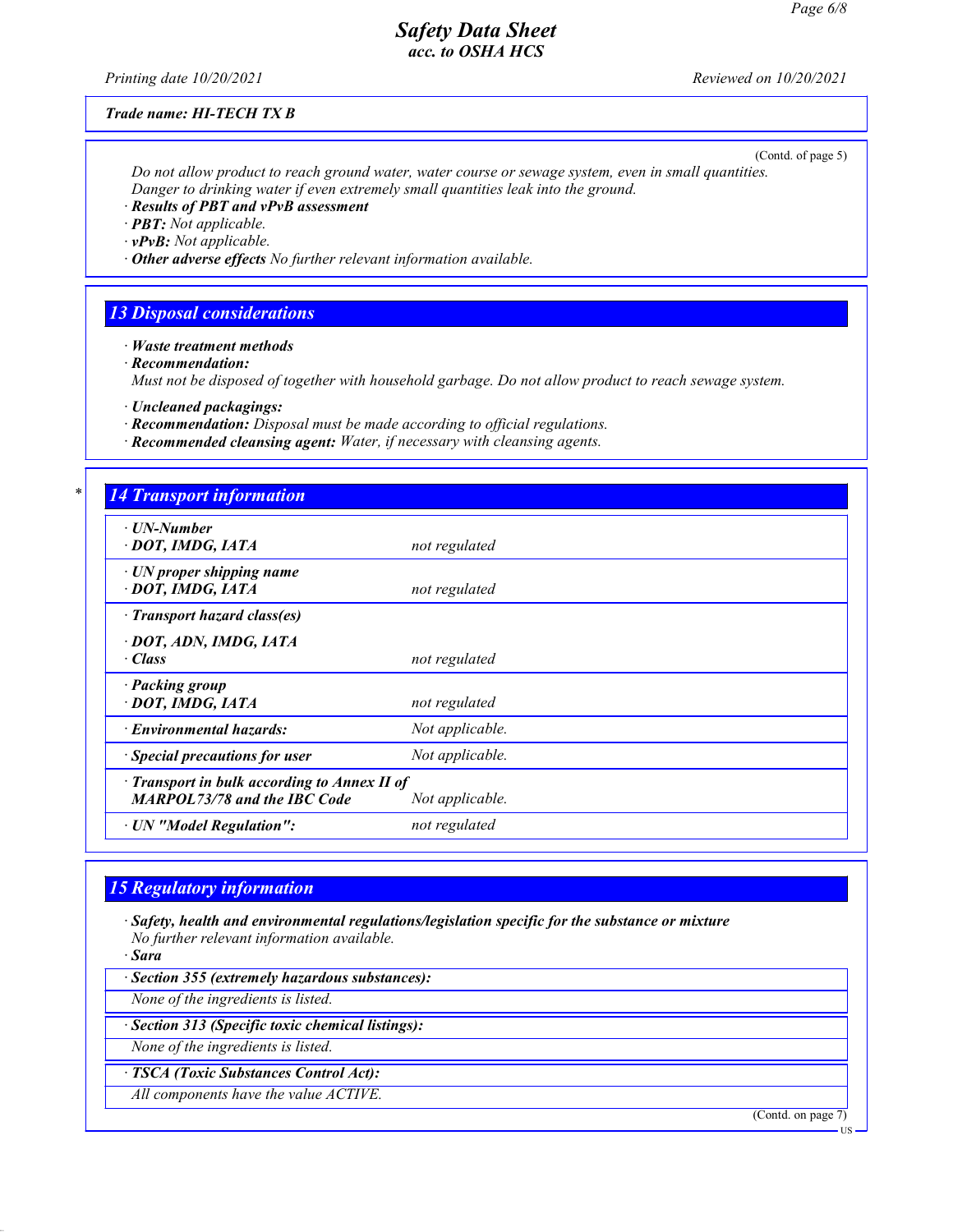Printing date 10/20/2021 Reviewed on 10/20/2021

#### Trade name: HI-TECH TX B

(Contd. of page 6)

|  |  | · Hazardous Air Pollutants |  |
|--|--|----------------------------|--|
|  |  |                            |  |

None of the ingredients is listed. · Proposition 65

· Chemicals known to cause cancer:

None of the ingredients is listed.

· Chemicals known to cause reproductive toxicity for females:

None of the ingredients is listed.

· Chemicals known to cause reproductive toxicity for males:

None of the ingredients is listed.

· Chemicals known to cause developmental toxicity:

None of the ingredients is listed.

· Carcinogenic categories

· EPA (Environmental Protection Agency)

None of the ingredients is listed.

· TLV (Threshold Limit Value)

None of the ingredients is listed.

· NIOSH-Ca (National Institute for Occupational Safety and Health)

None of the ingredients is listed.

· GHS label elements The product is classified and labeled according to the Globally Harmonized System (GHS). · Hazard pictograms



· Signal word Danger

· Hazard-determining components of labeling: Solvent naphta (petroleum) heavy aliph. Distillates (petroleum), hydrotreated light

· Hazard statements

May be fatal if swallowed and enters airways.

· Precautionary statements

If swallowed: Immediately call a poison center/doctor.

Do NOT induce vomiting.

Store locked up.

Dispose of contents/container in accordance with local/regional/national/international regulations.

· Chemical safety assessment: A Chemical Safety Assessment has not been carried out.

# 16 Other information

This information is based on our present knowledge. However, this shall not constitute a guarantee for any specific product features and shall not establish a legally valid contractual relationship.

· Contact:

· Date of preparation / last revision 10/20/2021 / -

· Abbreviations and acronyms:

IMDG: International Maritime Code for Dangerous Goods DOT: US Department of Transportation

(Contd. on page 8)